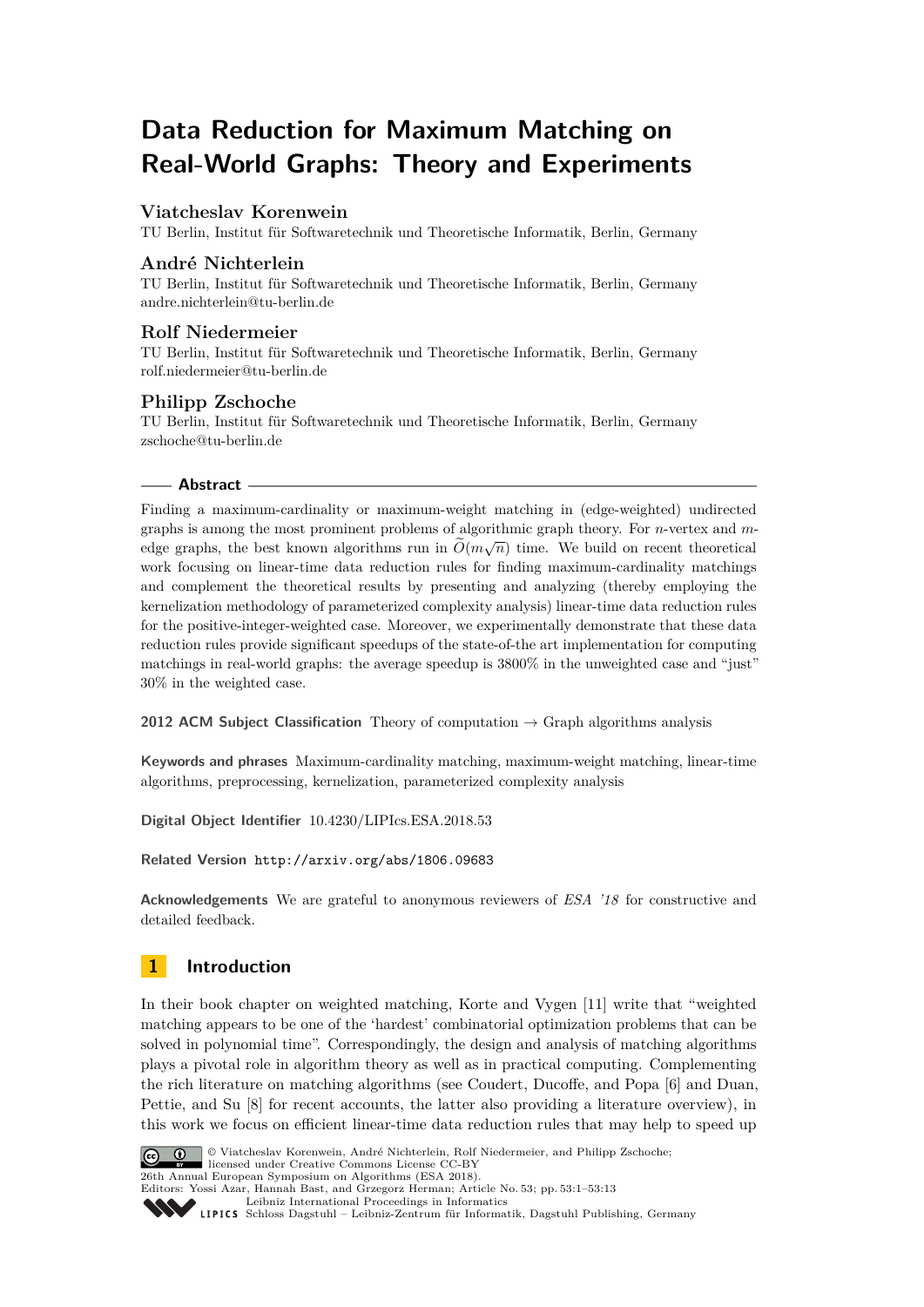#### **53:2 Data Reduction for Maximum Matching on Real-World Graphs**

superlinear matching algorithms. Notably, while recent breakthrough results on matching (including linear-time approximation algorithms [\[7\]](#page-12-4)) focus on the theory side, we study both theory and practice, thereby achieving gains on both sides.

To achieve our results, we follow and significantly extend recent purely theoretical work [\[13\]](#page-12-5) presenting and analyzing linear-time data reductions for the unweighted case. More specifically, on the theoretical side we complement these results by performing an analysis for the weighted case (turning out to become more technical); on the practical side, we demonstrate that these data reduction rules may serve to speed up the state-of-the-art matching solver due to Kolmogorov [\[10\]](#page-12-6). Similar data reduction rules have been implemented for finding maximum independent sets and minimum vertex covers [\[2,](#page-12-7) [5\]](#page-12-8), leading to significant speedups of algorithms for both problems.

Formally, we study the following two problems; note that we formulate them as decision problems since this better fits with presenting our theoretical part where we prove kernelization results (thereby employing the framework of parameterized complexity analysis); our data reduction rules also work and are implemented for the optimization versions.

Maximum-Cardinality Matching

**Input:** An undirected graph  $G = (V, E)$  and  $s \in \mathbb{N}$ . **Question:** Is there a size-*s* subset  $M \subseteq E$  of nonoverlapping (that is, pairwise vertex-disjoint) edges?

Maximum-Weight Matching

**Input:** An undirected graph  $G = (V, E)$ , edge weights  $\omega: E \to \mathbb{N}$ , and  $s \in \mathbb{N}$ . Question: Is there a subset  $M \subseteq E$  of nonoverlapping edges of weight  $\sum_{e \in M} \omega(e) \geq s$ ?

We remark that all our results extend to the case of rational weights; however, integers are easier to cope with and are used in the implementation of Kolmogorov [\[10\]](#page-12-6).

**Our contributions.** We lift known kernelization results [\[13\]](#page-12-5) for MAXIMUM-CARDINALITY Matching to Maximum-Weight Matching. To this end, we provide algorithms to efficiently apply our newly developed data reduction rules. Herein, we have a particular eye on exhaustively applying the data reduction rules in linear time, which seems imperative in an effort to practically improve matching algorithms. Hence, our main theoretical contribution lies in developing efficient algorithms implementing the data reduction rules, thereby also showing a purely theoretical guarantee on the amount of data reduction that can be achieved in the worst case (this is also known as kernelization in parameterized algorithmics)<sup>[1](#page-1-0)</sup>. We proceed by implementing and testing the data reduction algorithms for MAXIMUM-CARDINALITY Matching and Maximum-Weight Matching, thereby demonstrating their significant practical effectiveness. More specifically, combining them in form of preprocessing with Kolmogorov's state-of-the-art solver [\[10,](#page-12-6) [16\]](#page-12-9) yield partially tremendous speedups on sparse real-world graphs (taken from the SNP library [\[12\]](#page-12-10)). Concretely, comparing Kolmogorov's algorithm with and without our data reduction algorithms, the average speedup is 3800% in the unweighted case and "only" 30% in the weighted case.

**Notation.** We use standard notation from graph theory. All graphs considered in this work are simple and undirected. For a graph  $G$ , we denote with  $E(G) = E$  the edge set.

<span id="page-1-0"></span><sup>1</sup> We clearly remark, however, that our theoretical findings (that is, kernel size upper bounds based on the feedback edge set number) are too weak in order to fully explain the practical success of the data reduction rules.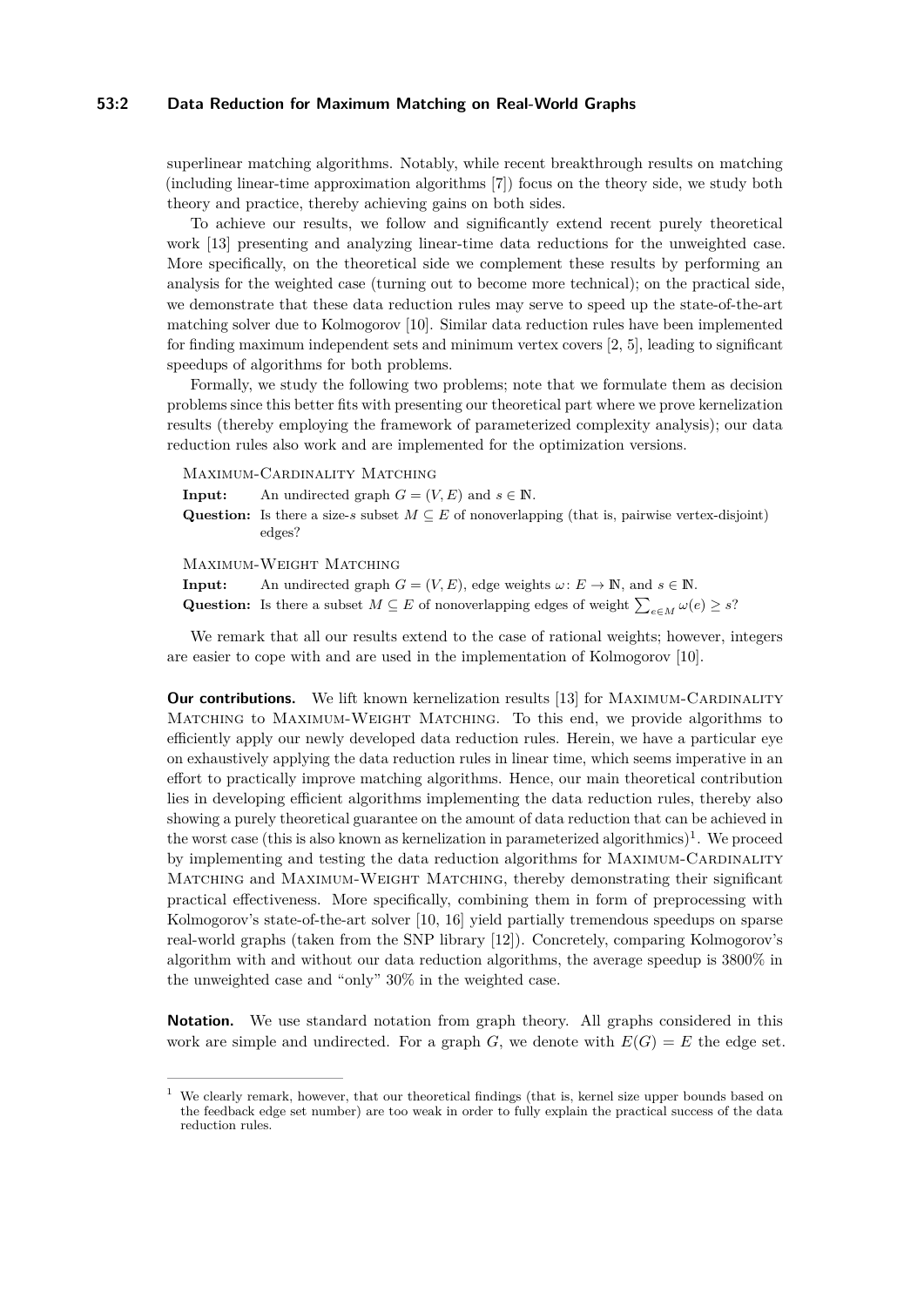#### **V. Korenwein, A. Nichterlein, R. Niedermeier, and P. Zschoche 53:3**

We write *uv* to denote the edge  $\{u, v\}$  and  $G - v$  to denote the graph obtained from *G* by removing *v* and all its incident edges. A feedback edge set of a graph *G* is a set *X* of edges such that *G*−*X* is a tree or forest. The feedback edge number denotes the size of a minimum feedback edge set. A *matching* in a graph is a set of pairwise disjoint edges. Let *G* be a graph and let  $M \subseteq E(G)$  be a matching in *G*. We denote by match(*G*) the maximum-cardinality matching respectively the maximum-weight matching in *G*, depending on whether we have edge weights or not. If there are edge weights  $\omega: E \to \mathbb{N}$ , then for a matching M we denote by  $\omega(M) = \sum_{e \in M} \omega(e)$  the weight of *M*. Moreover, we denote with  $\omega(G)$  the weight of a maximum-weight matching match(*G*), i.e.  $\omega(G) = \omega(\text{match}(G))$ . A vertex  $v \in V$  is called *matched* with respect to *M* if there is an edge in *M* containing *v*, otherwise *v* is called *free* with respect to M. If the matching M is clear from the context, then we omit "with respect" to *M*".

**Kernelization.** A *parameterized problem* is a set of instances  $(I, k)$  where  $I \in \Sigma^*$  for a finite alphabet  $\Sigma$ , and  $k \in \mathbb{N}$  is the *parameter*. We say that two instances  $(I, k)$  and  $(I', k')$  of parameterized problems  $P$  and  $P'$  are *equivalent* if  $(I, k)$  is a yes-instance for  $P$  if and only if  $(I', k')$  is a yes-instance for P'. A *kernelization* is an algorithm that, given an instance  $(I, k)$ of a parameterized problem  $P$ , computes in polynomial time an equivalent instance  $(I', k')$ of *P* (the *kernel*) such that  $|I'| + k' \le f(k)$  for some computable function *f*. We say that *f* measures the *size* of the kernel, and if  $f(k) \in k^{O(1)}$ , then we say that *P* admits a polynomial kernel. Often, a kernel is achieved by applying polynomial-time executable data reduction rules. We call a data reduction rule R *correct* if the new instance  $(I', k')$  that results from applying R to  $(I, k)$  is equivalent to  $(I, k)$ . An instance is called *reduced* with respect to some data reduction rule if further application of this rule has no effect on the instance.

# **2 Kernelization Algorithms**

In this section, we recall the data reduction rules for MAXIMUM-CARDINALITY MATCHING and show how to lift them to MAXIMUM-WEIGHT MATCHING. For MAXIMUM-CARDINALITY MATCHING two simple data reduction rules are due to a classic result of Karp and Sipser [\[9\]](#page-12-11). They deal with vertices of degree at most two.

<span id="page-2-0"></span>▶ **Reduction Rule 2.1** ([\[9\]](#page-12-11)). Let  $v \in V$ . If  $deg(v) = 0$ , then delete v. If  $deg(v) = 1$ , then *delete v and its neighbor, and decrease the solution size s by one.*

<span id="page-2-1"></span> $\blacktriangleright$  **Reduction Rule 2.2** ([\[9\]](#page-12-11)). Let *v* be a vertex of degree two and let  $u, w$  be its neighbors. *Then remove v, merge u and w, and decrease the solution size s by one.*

In each application of the two data reduction rules the considered vertex *v* is matched (hence the decrease of the solution size). When applying Reduction Rule [2.1,](#page-2-0) then *v* is matched to its only neighbor *u*. For Reduction Rule [2.2](#page-2-1) the situation is not so clear as *v* is matched to *u* or to *w* depending on how the maximum-cardinality matching in the rest of the graph looks like. Thus, one can only fix the matching edge with endpoint *v* (in the original graph) in a postprocessing step.

Both of the above data reduction rules can be exhaustively applied in linear time. While for Reduction Rule [2.1](#page-2-0) this is easy to see, for Reduction Rule [2.2](#page-2-1) the algorithm needs further ideas [\[3\]](#page-12-12). Using the above data reduction rules, one can show a kernel with respect to the parameter feedback edge number, that is, the size of a minimum feedback edge set.

<span id="page-2-2"></span>► **Theorem 1** ([\[13\]](#page-12-5)). MAXIMUM-CARDINALITY MATCHING *admits a linear-time computable linear-size kernel with respect to the parameter feedback edge number k.*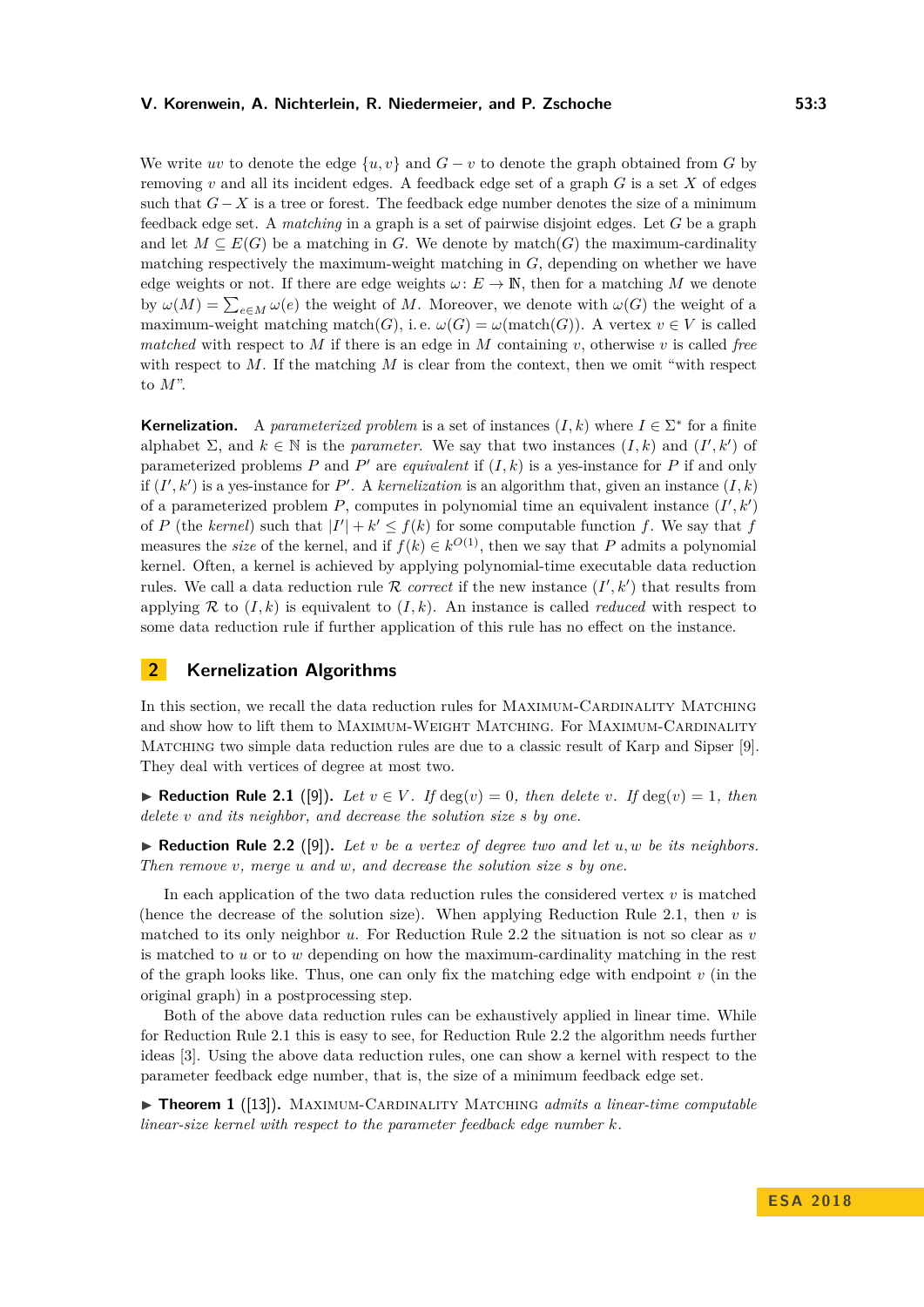#### **53:4 Data Reduction for Maximum Matching on Real-World Graphs**

<span id="page-3-1"></span>

**Figure 1** Left: Input graph. Right: The graph after applying Reduction Rule [2.4](#page-3-0) to vertex *v*.

Applying the  $O(m\sqrt{n})$ -time algorithm for MAXIMUM-CARDINALITY MATCHING [\[14\]](#page-12-13) altogether yields an  $O(n + m + k^{1.5})$ -time algorithm, where *k* is the feedback edge number.

**Weighted Matching.** In the remainder of this section, we show how to lift Theorem [1](#page-2-2) to the weighted case. Reduction Rules [2.1](#page-2-0) and [2.2](#page-2-1) are based on the simple observation that for every vertex  $v \in V$  of degree at least one, there exists a maximum-cardinality matching containing *v*: If *v* is not matched, then take an arbitrary neighbor *u* of *v*, remove the edge containing *u* from a maximum-cardinality matching, and add the edge *uv*. This observation does not hold in the weighted case – see e. g. Figure [1](#page-3-1) (left side) where the only maximum-weight matching {*au, bc*} leaves *v* free. Thus, we need new ideas to obtain data reduction rules for the weighted case.

**Vertices of degree at most one.** We start with the simple case of dealing with vertices of degree at most one. Here, the following data reduction rule is obvious.

<span id="page-3-3"></span>▶ **Reduction Rule 2.3.** *If*  $deg(v) = 0$  *for a vertex*  $v \in V$ *, then delete v. If*  $\omega(e) = 0$  *for an edge*  $e \in E$ *, then delete e.* 

Next, we show how to deal with degree-one vertices, see Figure [1](#page-3-1) for a visualization.

<span id="page-3-0"></span>**► Reduction Rule 2.4.** *Let*  $G = (V, E)$  *be a graph with non-negative edge weights*  $\omega: E \to \mathbb{N}$ *. Let v be a degree-one vertex and let u be its neighbor. Then delete v, set the weight of every edge e* incident with *u* to max{0*, ω*(*e*) –  $\omega(uv)$ }*, and decrease the solution value s by*  $\omega(uv)$ *.* 

While proving the correctness of this rule (see next lemma) is relatively straightforward, the naive algorithm to exhaustively apply Reduction Rule [2.4](#page-3-0) is too slow for our purpose: If the edge weights are adjusted immediately after deleting *v*, then exhaustively applying the rule to a star requires  $\Theta(n^2)$  time. However, as we subsequently show, Reduction Rule [2.4](#page-3-0) can be exhaustively applied in linear time.

<span id="page-3-2"></span>▶ **Lemma 2.** *Reduction Rule [2.4](#page-3-0) is correct.* 

Due to space restrictions, we defer the poof of Lemma [2](#page-3-2) to the arXiv version.

<span id="page-3-4"></span> $\blacktriangleright$  **Lemma 3.** *Reduction Rule [2.4](#page-3-0) can be exhaustively applied in*  $O(n+m)$  *time.* 

**Proof.** The basic idea of the algorithm exhaustively applying Reduction Rule [2.4](#page-3-0) in linear time is as follows: We store in each vertex a number indicating the weight of the heaviest incident edge removed due to Reduction Rule [2.4.](#page-3-0) Then, whenever we want to access the "current" weight of an edge  $e$ , then we subtract from  $\omega(e)$  the two numbers stored in the two incident vertices. Once Reduction Rule [2.4](#page-3-0) is no more applicable, then we update the edge weights to get rid of the numbers in the vertices in order to create a Maximum-Weight MATCHING instance.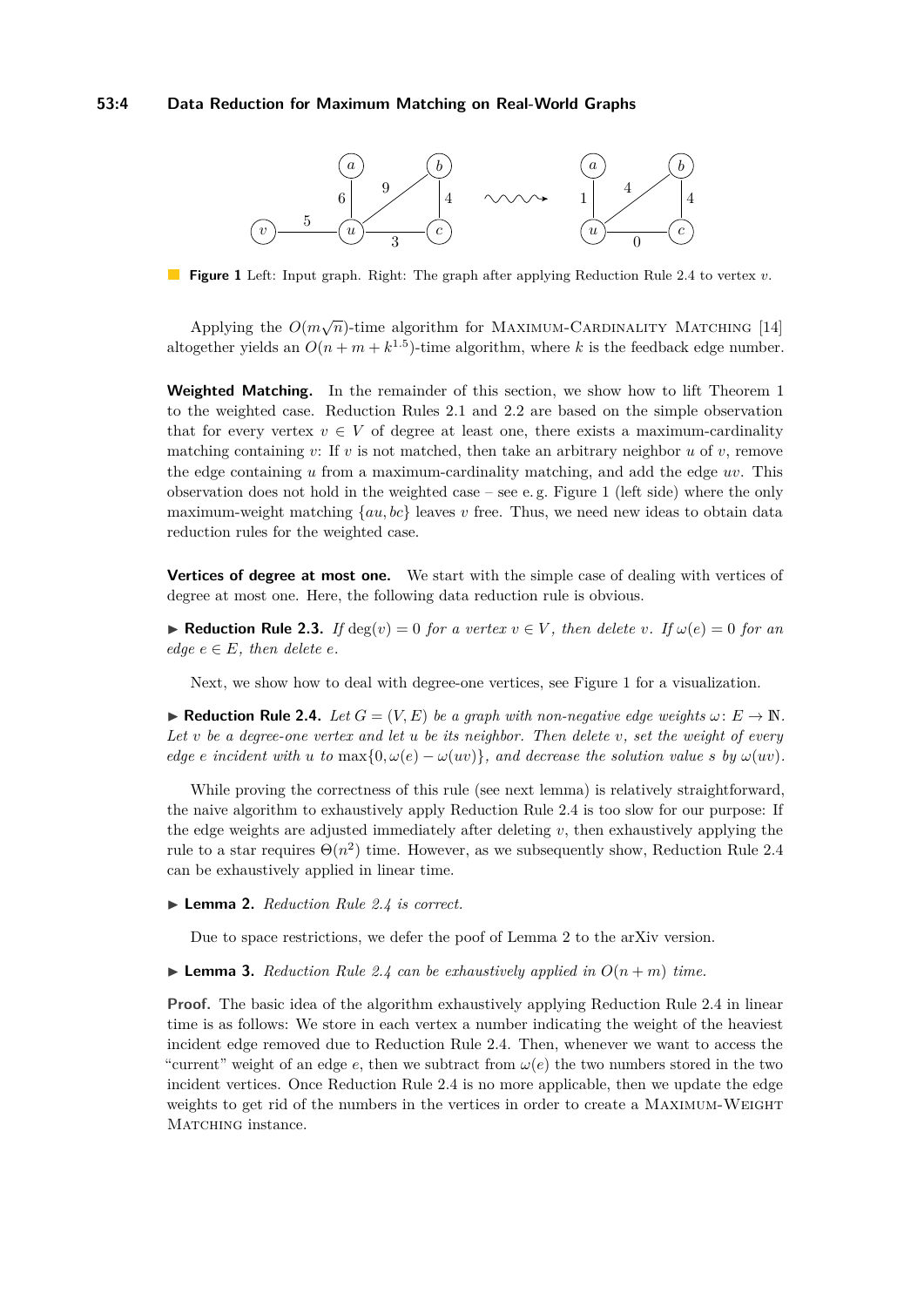#### **V. Korenwein, A. Nichterlein, R. Niedermeier, and P. Zschoche 53:5**

The details of the algorithm are as follows. First, in  $O(n + m)$  time we collect all degree-one vertices in a list L and initialize for each vertex  $v$  a counter  $c(v) := 0$ . Then, we process *L* one by one. For a degree-one vertex  $v \in L$ , let *u* be its neighbor. We decrease *s* by max $\{0, w(uv) - c(u) - c(v)\}\$ , then set  $c(u) := c(u) + \max\{0, w(uv) - c(u) - c(v)\}\$ , and then delete *v*. If after the deletion of *v* its neighbor *u* has degree one, then *u* is added to *L*. Thus, after at most *n* steps, each one doable in constant time, we processed *L*. When *L* is empty, then in  $O(m)$  time we update for each edge *uv* its weight  $w(uv) := \max\{0, w(uv) - c(u) - c(v)\}.$ This finishes the description of the algorithm.

Observe that we have the following invariant when processing the list *L*: the weight of an edge *uv* is max $\{0, w(uv) - c(u) - c(v)\}$ . With this invariant, it is easy to see that the algorithm indeed applies Reduction Rule [2.4](#page-3-0) exhaustively.

Note that after applying Reduction Rule [2.4](#page-3-0) we can have weight-zero edges and thus Reduction Rule [2.3](#page-3-3) might become applicable. We do not know whether Reduction Rules [2.3](#page-3-3) and [2.4](#page-3-0) *together* can be applied exhaustively in linear time. However, for the kernel we present in the end of this section it is sufficient to apply Reduction Rule [2.4](#page-3-0) exhaustively.

**Vertices of degree two.** Lifting Reduction Rule [2.2](#page-2-1) to the weighted case is more delicate than lifting Reduction Rule [2.1](#page-2-0) to Reduction Rules [2.3](#page-3-3) and [2.4.](#page-3-0) The reason is that the two incident edges might have different weights. As a consequence, we cannot decide locally what to do with a degree-two vertex. Instead, we process multiple degree-two vertices at once. To this end, we use the following notation.

**Definition 4.** Let *G* be a graph. A path  $P = v_0v_1 \dots v_\ell$  is a *maximal path* in *G* if  $\ell \geq 3$ , the inner vertices  $v_1, v_2, \ldots, v_{\ell-1}$  all have degree two in *G*, but the endpoints  $v_0$  and  $v_\ell$  do not, that is,  $deg_G(v_1) = \ldots = deg_G(v_{\ell-1}) = 2$ ,  $deg_G(v_0) \neq 2$ , and  $deg_G(v_{\ell}) \neq 2$ .

**Definition 5.** Let *G* be a graph. A cycle  $C = v_0v_1 \dots v_\ell v_0$  is a *pending cycle* in *G* if at most one vertex in *C* does *not* have degree two in *G*.

The reason to study maximal paths and pending cycles is that we can compute a maximumweight matching in these graphs quickly, as stated next. This allows us to preprocess all vertices in a maximal path or a pending cycle at once.

<span id="page-4-0"></span> $\triangleright$  **Observation 6.** MAXIMUM-WEIGHT MATCHING *can be solved in*  $O(n)$  *time on paths and cycles.*

**Proof.** If the input graph *G* is a path, then by exhaustively applying Reduction Rules [2.3](#page-3-3) and [2.4,](#page-3-0) we can compute a maximum-weight matching. Otherwise, if *G* is a cycle, then we take an arbitrary edge *e* and distinguish two cases. First, we take *e* into a matching and remove both endpoints from the graph. In the resulting path, we compute in linear time a maximum-weight matching *M*. Second, we delete *e* and obtain a path for which we compute in linear time a maximum-weight matching  $M'$ . We then simply choose between  $M \cup \{e\}$ and  $M'$  the heavier matching as the result.

Now, using Observation [6,](#page-4-0) we introduce data reduction rules for maximal paths and pending cycles. Both rules are based on a similar idea which is easier to explain for a pending cycle. Let *C* be a pending cycle and  $u \in C$  the degree-at-least-three vertex in *C*. Then there are two cases: *u* is matched with a vertex not in *C* or it is not. Now let *M* be a maximum-weight matching for  $G$ , and let  $M'$  be a maximum-weight matching with the constraint that *u* is matched to a vertex outside *C*. Clearly,  $M \cap E(C)$  is at least as

**E S A 2 0 1 8**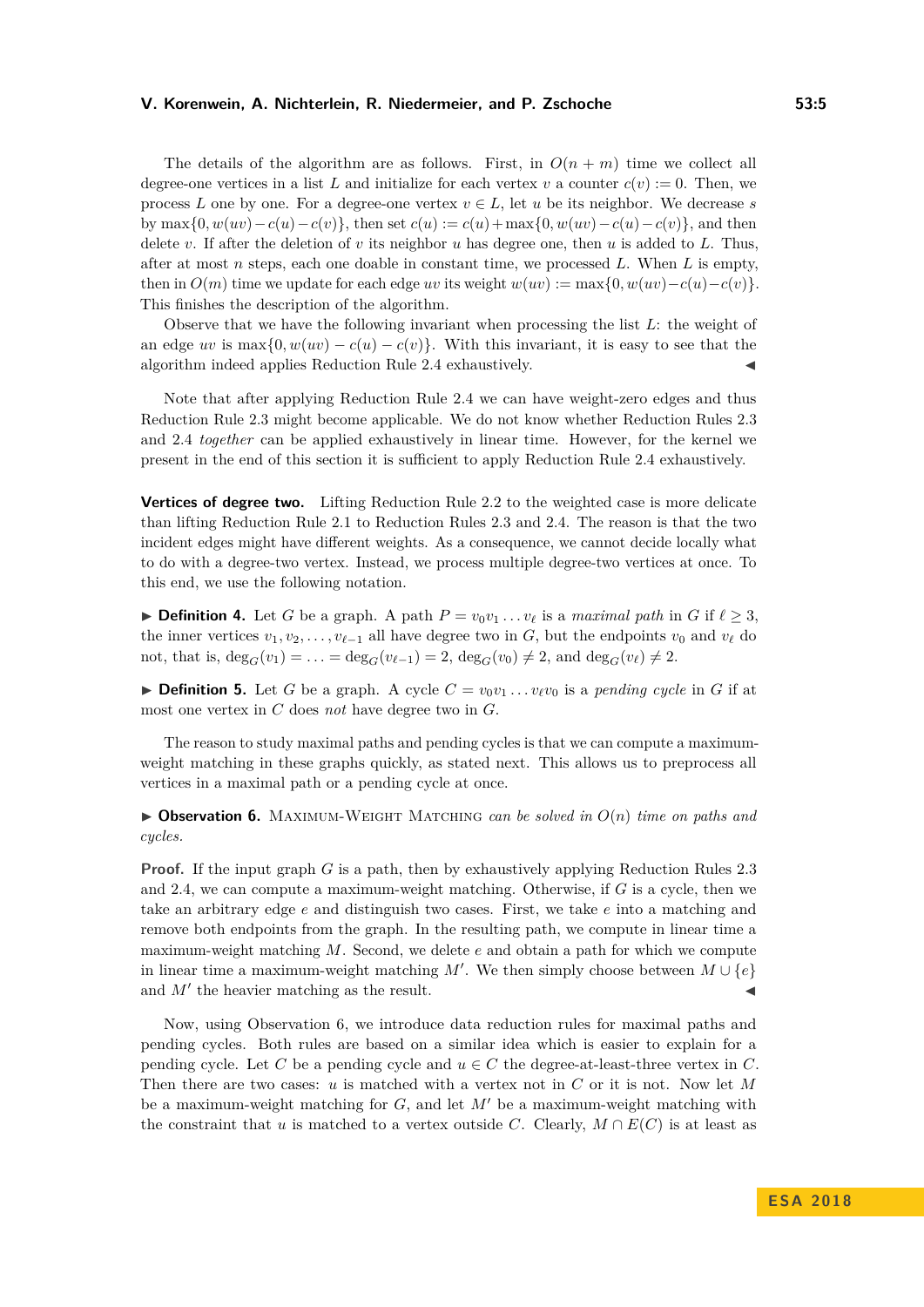<span id="page-5-1"></span>

**Figure 2** Left: A pending cycle *C* with *u* being the vertex of degree more than three. Right: The graph after applying Reduction Rule [2.5](#page-5-0) where *s* is reduced by  $\omega(C - u)$ .

large as  $M' \cap E(C)$ . Looking only at *C*, all that we need to know is the difference of the weights of these two matchings. This can be encoded with one vertex *z* which replaces the whole cycle *C* (see Figure [2](#page-5-1) for an illustration). Then, matching *z* corresponds to taking the matching in *C* and not matching *z* corresponds to taking the matching in  $C - u$ . Formalizing this idea, we arrive at the following data reduction rule.

<span id="page-5-0"></span> $\blacktriangleright$  **Reduction Rule 2.5.** Let G be a graph with non-negative edge weights. Let C be a pending *cycle in*  $G$ *, where*  $u \in C$  *has degree at least three in*  $G$ *. Then replace*  $C$  *by an edge*  $uz$  *with*  $\omega(uz) = \omega(C) - \omega(C - u)$  *and decrease the solution value s by*  $\omega(C - u)$ *.* 

#### ▶ **Lemma 7.** *Reduction Rule* [2.5](#page-5-0) *is correct.*

**Proof.** Let *C* be a pending cycle in *G* where  $u \in C$  has degree at least three in *G* and let *G*<sup> $\prime$ </sup> be the graph obtained applying Reduction Rule [2.5](#page-5-0) to *C*. We show  $\omega(G') = \omega(G)$ *ω*(*C* − *u*). Let *M* be a maximum-weight matching in *G*. Let  $M_{\overline{C}} := M \setminus E(C)$ . Observe that  $\omega(M_{\overline{C}}) = \omega(M) - \omega(M \cap E(C)) \geq \omega(G) - \omega(C)$ . If *u* is matched with respect to  $M_{\overline{C}}$ , then we have  $M_{\overline{C}} = M \setminus E(C - u)$ . Hence,  $\omega(G') \ge \omega(M_{\overline{C}}) \ge \omega(G) - \omega(C - u)$ . If *u* is free with respect to  $M_{\overline{C}}$ , then  $M_{\overline{C}} \cup \{uz\}$  is a matching in *G*<sup>*'*</sup> with weight at least  $(\omega(G) - \omega(C)) + (\omega(C) - \omega(C - u)) = \omega(G) - \omega(C - u)$ . Hence, in both cases we have  $\omega(G') \geq \omega(G) - \omega(C - u)$ .

Conversely, let  $M'$  be a maximum-weight matching in  $G'$ . Recall that, for an edgeweighted graph *H*, match(*H*) denotes a maximum-weight matching in *H*. If  $uz \in M'$ , then  $(M' \setminus \{uz\}) \cup$  match(*C*) is a matching in *G* with  $\omega(G') - (\omega(C) - \omega(C - u)) + \omega(C) =$  $\omega(G') + \omega(C - u)$ . Hence,  $\omega(G) \geq \omega(G') + \omega(C - u)$ . If  $uz \notin M'$ , then  $M' \cup \text{match}(C - u)$ is a matching in *G* with weight at least  $\omega(G') + \omega(C - u)$ . Again, in both cases we have  $\omega(G) \geq \omega(G') + \omega(C - u)$ . Combined with  $\omega(G') \geq \omega(G) - \omega(C - u)$ , we arrive  $\alpha$   $\alpha(G') = \omega(G) - \omega(C - u).$ 

The basic idea for maximal paths is the same as for pending cycles. The difference is that we have to distinguish four cases depending on whether or not the two endpoints *u* and *v* of a maximal path *P* are matched within *P*. To simplify the notation, we set  $\omega(uv) = 0$  if the edge *uv* does not exist in *G*. Furthermore,  $P - u - v$  denotes the path obtained from removing in *P* the vertices *u* and *v*. This avoids some trivial case distinctions.

Figure [3](#page-6-0) visualizes the next data reduction rule.

<span id="page-5-2"></span>**► Reduction Rule 2.6.** *Let*  $G = (V, E)$  *be a graph with non-negative edge weights*  $\omega: E \to \mathbb{N}$ *. Let P be a maximal path in G with endpoints u and v. Then remove all vertices in P except u and v, add a new vertex z and, if not already existing, add the edge uv. Furthermore,* set  $\omega(uz) := \omega(P - v) - \omega(P - u - v)$ ,  $\omega(vz) := \omega(P - u) - \omega(P - u - v)$ , and  $\omega(uv) :=$  $\max{\{\omega(uv), \omega(P) - \omega(P - u - v)\}}$ , and decrease the solution value *s* by  $\omega(P - u - v)$ .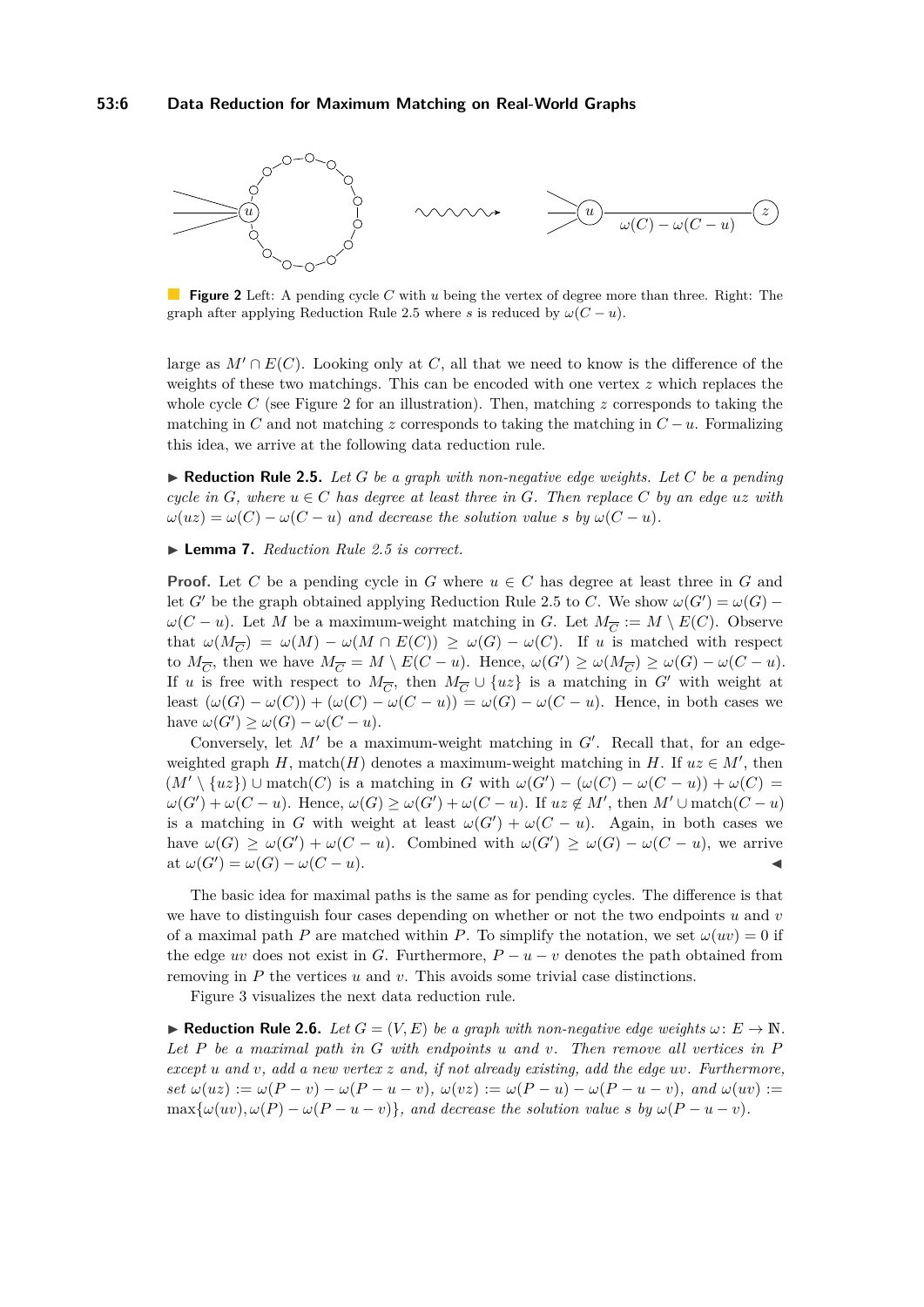<span id="page-6-0"></span>

**Figure 3** Applying Reduction Rule [2.6](#page-5-2) on a path *P* with endpoints *u* and *v* (where *u* and *v* are not adjacent). The four choices for *u* and *v* on whether or not they are matched to a vertex within the path are reflected by the three (full) edges on the right where at most one can be taken into a matching. Since the edge *uv* is not contained in the input graph the weight of the edge *uv* in the reduced graph simplifies to the displayed value.

#### ▶ **Lemma 8.** *Reduction Rule* [2.6](#page-5-2) *is correct.*

**Proof.** Let *G* be the input graph with a maximal path *P* with endpoints *u* and *v*. Furthermore, let  $G'$  be the reduced instance with  $z$  defined as in the data reduction rule. We show that  $\omega(G') = \omega(G) - \omega(P - u - v)$ .

Let *M* be a maximum-weight matching for *G*. We define  $M_{\overline{P}} := M \setminus E(P)$ . Observe that  $\omega(M_{\overline{P}}) = \omega(M) - \omega(M \cap E(P)) \ge \omega(G) - \omega(P)$  We distinguish four cases.

- **1.** If both *u* and *v* are matched with respect to  $M_{\overline{P}}$ , then  $M_{\overline{P}} = M \setminus E(P u v)$  and hence  $\omega(M_{\overline{P}}) = \omega(M) - \omega(M \cap E(P - u - v)) \ge \omega(G) - \omega(P - u - v).$
- **2.** If *u* is matched and *v* is free with respect to  $M_{\overline{P}}$ , then  $M_{\overline{P}} = M \setminus E(P u)$  and hence  $\omega(M_{\overline{P}}) \ge \omega(G) - \omega(P - u)$ . Thus,  $M_{\overline{P}} \cup \{vz\}$  is a matching of weight at least  $(\omega(G) \omega(P - u) + (\omega(P - u) - \omega(P - u - v)) = \omega(G) - \omega(P - u - v).$
- **3.** If *v* is matched and *u* is free with respect to  $M_{\overline{P}}$ , then  $M_{\overline{P}} = M \setminus E(P v)$  and hence  $\omega(M_{\overline{P}}) \ge \omega(G) - \omega(P - v)$ . Thus,  $M_{\overline{P}} \cup \{uz\}$  is a matching of weight at least  $(\omega(G) \omega(P - v) + (\omega(P - v) - \omega(P - u - v)) = \omega(G) - \omega(P - u - v).$
- **4.** Finally, if both *u* and *v* are free with respect to  $M_{\overline{P}}$ , then  $M_{\overline{P}} \cup \{uv\}$  is a matching of weight at least  $(\omega(G) - \omega(P)) + (\omega(P) - \omega(P - u - v)) = \omega(G) - \omega(P - u - v).$

Thus in each case we have  $\omega(G') \geq \omega(G) - \omega(P - u - v)$ . Conversely, let M' be a maximum-weight matching for G'. We define  $\overline{M'} := M' \setminus$ 

{*uz, vz, uv*}. Again, we distinguish four cases.

- **1.** If both *u* and *v* are matched with respect to  $\overline{M'}$ , then  $\overline{M'} = M'$ . Hence,  $\overline{M'} \cup \text{match}(P$  $u - v$ ) is a matching in *G* with weight at least  $\omega(G') + \omega(P - u - v)$ .
- **2.** If *u* is matched and *v* is free with respect to  $\overline{M'}$ , then w.l.o.g.  $vz \in M'$ . Hence,  $\overline{M'}$ match( $P - u$ ) is a matching in *G* with weight at least  $\omega(G') - (\omega(P - u) - \omega(P - u) - \omega(P - u))$  $v)$ ) +  $\omega(P - u) = \omega(G') + \omega(P - u - v)$ .
- **3.** If *u* is matched and *v* is free with respect to  $\overline{M'}$ , then w.l.o.g.  $uz \in M'$ . Hence,  $\overline{M'}$  ∪ match(*P* − *v*) is a matching in *G* with weight at least  $\omega(G') - (\omega(P - v) - \omega(P - v))$  $(u - v)$ ) +  $\omega(P - v) = \omega(G') + \omega(P - u - v)$ .
- **4.** Finally, if both *u* and *v* are free with respect to  $\overline{M'}$ , then w.l.o.g  $uv \in M'$  as  $\omega(uv) \geq \omega(uz)$ and  $\omega(uv) > \omega(vz)$ . Now, we encounter two subcases.
	- **a.** If  $\omega(uv) > \omega(P) \omega(P u v)$ , then the edge *uv* is in *G* and in *G'*, having the same weight in both graphs. Then,  $M' \cup$  match $(P - u - v)$  is a matching in *G* with weight at least  $\omega(G') + \omega(P - u - v)$ .
	- **b.** Otherwise,  $\overline{M'} \cup$  match(*P*) is a matching in *G* with weight at least  $\omega(G') (\omega(P) \omega(P - u - v) + \omega(P) = \omega(G') + \omega(P - u - v).$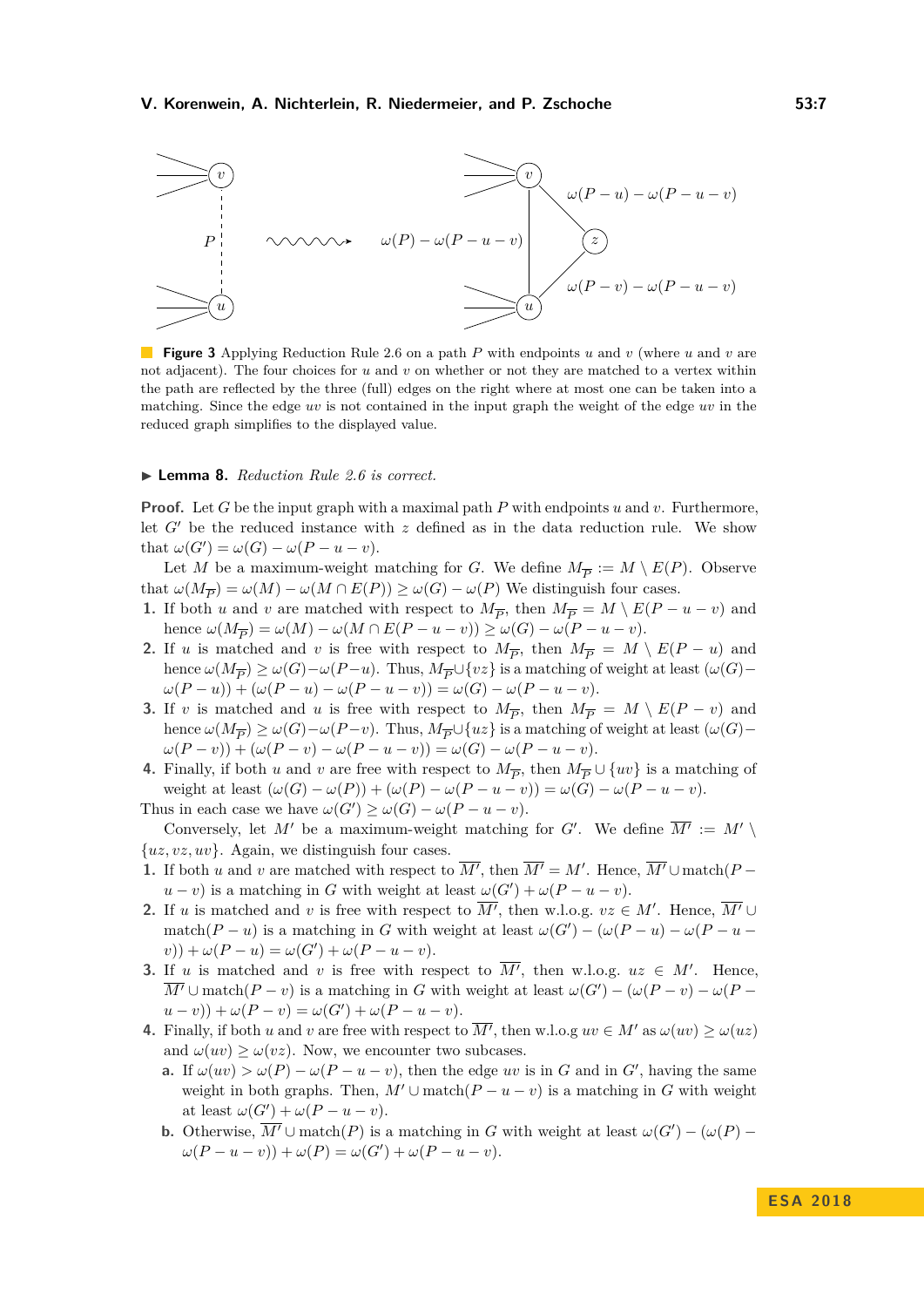#### **53:8 Data Reduction for Maximum Matching on Real-World Graphs**

Hence, in all cases we have  $\omega(G) \geq \omega(G') + \omega(P - u - v)$ . Combined with  $\omega(G') \geq$  $\omega(G) + \omega(P - u - v)$ , we can infer that  $\omega(G') = \omega(G) - \omega(P - u - v)$ .

<span id="page-7-0"></span> $\blacktriangleright$  **Lemma 9.** Reduction Rules [2.5](#page-5-0) and [2.6](#page-5-2) can be exhaustively applied in  $O(n+m)$  time.

**Proof.** First, we collect in  $O(n+m)$  time all maximal paths and all pending cycles [\[4,](#page-12-14) Lemma 2]. Given a maximal path or a pending cycle on  $\ell$  vertices due to Observation [6](#page-4-0) one can compute the necessary maximum-weight matchings (at most four) in  $O(\ell)$  time. Moreover, replacing the maximal path or the pending cycle by the respective structure is doable in  $O(\ell)$ time. Applying Reduction Rules [2.5](#page-5-0) and [2.6](#page-5-2) does not create new maximal paths (recall that a maximal path needs at least two vertices of degree two) or pending cycles. Thus, as all maximal paths and pending cycles combined contain at most *n* vertices, Reduction Rules [2.5](#page-5-0) and [2.6](#page-5-2) can be exhaustively applied in  $O(n + m)$  time.

Each of Reduction Rules [2.3,](#page-3-3) [2.4,](#page-3-0) and [2.6](#page-5-2) can be exhaustively applied in linear time; however, we do not know whether all these data reduction rules together can be exhaustively applied in linear time. Note that after applying Reduction Rule [2.5](#page-5-0) Reduction Rule [2.4](#page-3-0) might become applicable. For our problem kernel below, however, Lemmas [3](#page-3-4) and [9](#page-7-0) are sufficient. In contrast to this subsequent theoretical result, in our experimental part it proved beneficial to apply the rules exhaustively in order to remove as many vertices and edges as possible.

<span id="page-7-1"></span>I **Theorem 10.** Maximum-Weight Matching *admits a linear-time computable* 20*k-vertex and* 22*k-edge kernel with respect to the parameter feedback edge number k.*

**Proof.** The kernelization algorithm works as follows: First, exhaustively apply Reduction Rule [2.3](#page-3-3) in  $O(n+m)$  time. Second, exhaustively apply Reduction Rules [2.5](#page-5-0) and [2.6](#page-5-2) in  $O(n+m)$  time (see Lemma [9\)](#page-7-0). Third, exhaustively apply Reduction Rule [2.4](#page-3-0) in  $O(n+m)$ time (see Lemma [3\)](#page-3-4). Without loss of generality, one can assume that the input graph does not contain a cycle where each vertex has degree two, because otherwise this cycle can be solved independently in linear time (see Observation [6\)](#page-4-0). Note that when applying the rules in this order, the resulting graph  $G = (V, E)$  does not contain any degree one-vertices, maximal paths, or pending cycles.

We claim that *G* has less than 20*k* vertices and 22*k* edges. First, note that the input graph contains at most *k* maximal paths [\[4,](#page-12-14) Lemma 1]. Thus, a feedback edge set  $X \subseteq E$  for *G* contains at most 2*k* edges (each application of Reduction Rule [2.6](#page-5-2) increases the feedback edge set by one). Denote with  $V_{G-X}^1$ ,  $V_{G-X}^2$ , and  $V_{G-X}^{\geq 3}$  the vertices that have degree one, two, and more than two in  $G - X$ . Observe that all vertices in the reduced graph *G* have degree at least two since it is reduced with respect to Reduction Rules [2.3](#page-3-3) and [2.4.](#page-3-0) Thus,  $|V_{G-X}^1|$  ≤ 4*k* as each leaf in  $G-X$  has to be incident to an edge in *X*. Next, since  $G-X$  is a forest (or tree), we have  $|V_{G-X}^{\geq 3}| < |V_{G-X}^1|$  and thus  $|V_{G-X}^{\geq 3}| < 4k$ . Finally, each degree-two vertex in *G* needs two neighbors of degree at least three since *G* is reduced with respect to Reduction Rules [2.5](#page-5-0) and [2.6.](#page-5-2) Thus, the vertices in  $V_{G-X}^2$  are either incident to an edge in *X* or adjacent to one of the at most  $|V_{G-X}^{\geq 3}| + 4k$  vertices in G that have degree at least three. The sum over all degrees of vertices in  $V_{G-X}^{\geq 3}$  is

$$
\sum_{v \in V_{G-X}^{\geq 3}} \deg_{G-X}(v) = 2m - \sum_{v \in V_{G-X}^{-2} \cup V_{G-X}^{-1}} \deg_{G-X}(v) \leq 2(n-1) - 2|V_{G-X}^{-2}| - |V_{G-X}^{-1}|
$$

$$
= 2|V_{G-X}^{\geq 3}| + |V_{G-X}^1| - 2 < 12k.
$$

It follows that  $|V_{G-X}^2| \le 16k$ . Thus, the number of vertices in *G* is  $|V_{G-X}^1| + |V_{G-X}^2|$  +  $|V_{G-X}^{\geq 3}|$  ≤ 20*k*. Since  $G - X$  is a forest, it follows that *G* has at most  $|V| + 2k \leq 22k$ edges.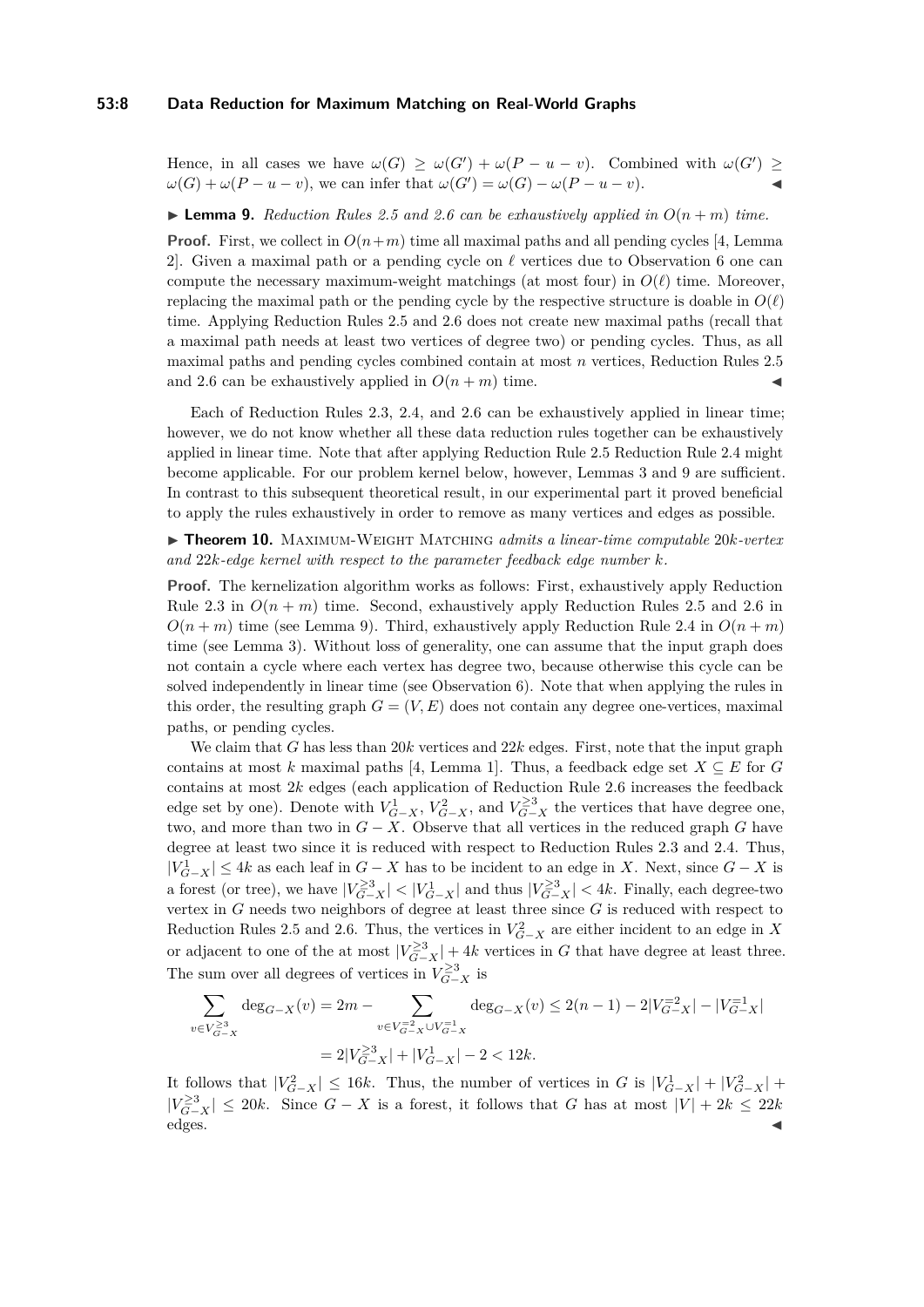#### **V. Korenwein, A. Nichterlein, R. Niedermeier, and P. Zschoche 53:9**

| Graph                | $\boldsymbol{n}$ | edges             | Graph                | $\boldsymbol{n}$ | edges             |
|----------------------|------------------|-------------------|----------------------|------------------|-------------------|
| email-Eu-core        | 1,005            | 16,064            | $p2p$ -Gnutella $08$ | 6,301            | 20,777            |
| $p2p$ -Gnutella $25$ | 22.687           | 54,705            | $ca$ -CondMat        | 23,133           | 93,439            |
| soc-dot090221        | 82,141           | $3.49 \cdot 10^5$ | soc-Slashdot0811     | 77,360           | $4.69 \cdot 10^5$ |
| com-dblp             | $3.2 \cdot 10^5$ | $1.05 \cdot 10^6$ | twitter-combined     | 81,306           | $1.34 \cdot 10^6$ |
| amazon0505           | $4.1 \cdot 10^5$ | $2.44 \cdot 10^6$ | roadNet-CA           | $2 \cdot 10^6$   | $2.77 \cdot 10^6$ |
| wiki-topcats         | $1.8 \cdot 10^6$ | $2.54 \cdot 10^7$ | soc-LiveJournal1     | $4.8 \cdot 10^6$ | $4.29 \cdot 10^7$ |

<span id="page-8-0"></span>**Table 1** A selection of our test graphs from SNAP [\[12\]](#page-12-10) with their respective size.

# **3 Experimental Evaluation**

In this section we provide an experimental evaluation of the data reduction rules on real-world graphs ranging from a few thousand vertices and edges to a hundred million vertices and edges. We analyze the effectiveness and efficiency of the kernelization as well as the effect on the subsequently used state-of-the-art solver "blossom5" of Kolmogorov [\[10\]](#page-12-6).

## **3.1 Setup & Implementation Details**

**Setup.** Our program is written in  $C++14$  and source code in available from  $\frac{http://fpt.}{$  $\frac{http://fpt.}{$  $\frac{http://fpt.}{$ [akt.tu-berlin.de/software/](http://fpt.akt.tu-berlin.de/software/). One can replicate all experiments by following the manual next to the source code. We ran all our experiments on an Intel(R)  $Xeon(R)$  CPU E5-1620 3.60 GHz machine with 64 GB main memory under the Debian GNU/Linux 7.0 operating system, where we compiled the program with GCC 5.4.0. All tested graphs are from the established SNAP [\[12\]](#page-12-10) data set. See Table [1](#page-8-0) for a sample list of graphs with their respective number of vertices and edges. The weighted graphs are generated from the unweighted graphs by adding edge-weights between 1 and 1000 chosen independently and uniformly at random. The full list is given in the arXiv version.

**Implementation Details.** The first step of our program is to read the graph into our data structure. On average this took 9% of the overall running time. When running blossom5 we also measured the time to handover the graph from our data structure to the solver's data structure, which took on average 4% of the overall running time.

We implemented kernelization algorithms for the unweighted and weighted case. The first kernelization is for MAXIMUM-CARDINALITY MATCHING, which exhaustively applies Reduction Rules [2.1](#page-2-0) and [2.2.](#page-2-1) Note that one can (theoretically) improve our implementation of Reduction Rule [2.2](#page-2-1) by a linear-time algorithm of Bartha and Kresz [\[3\]](#page-12-12). However, our naive implementation proved to be sufficient. The second kernelization is for Maximum-Weight Matching. We use the algorithms described in Lemmas [3](#page-3-4) and [9](#page-7-0) to apply Reduction Rules [2.4](#page-3-0) to [2.6.](#page-5-2) Deviating from the algorithm described in Theorem [10,](#page-7-1) based on empirical observations our program applies Reduction Rules [2.3](#page-3-3) to [2.6](#page-5-2) as long as possible. Hence, the kernelization does not run in linear time but further shrinks the input graph.

Note that all reported running times involving blossom5 are averages over 100 runs where we randomly permute vertex indices in the input. Although this permutation yields an isomorphic graph, we empirically observed that in the unweighted case the running time of blossom5 heavily depends on the permutation. For example, choosing a "good" or a "bad" permutation for the same graph yields speed ups of a factor 20 or more. (See the arXiv version for the results without this permutation.) When using blossom5 in the weighted case,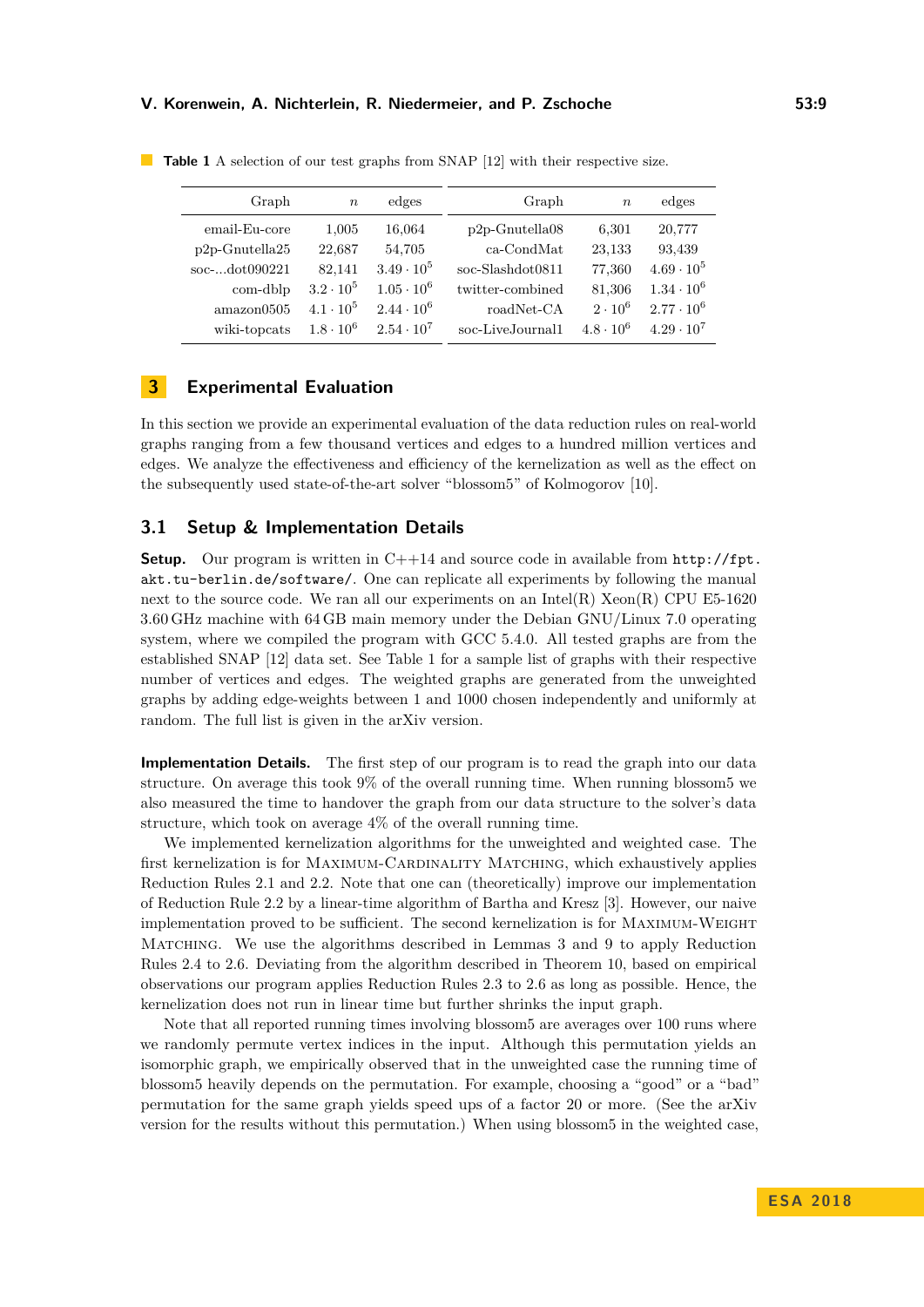#### **53:10 Data Reduction for Maximum Matching on Real-World Graphs**

<span id="page-9-0"></span>

**Figure 4** Percentage of the number of remaining edges and vertices after the respective kernelization algorithms (weighted, unweighted) relative to the numbers of vertices and edges in the input graph.

we did not observe this effect. For consistency, however, we take the average running time also in the weighted case. Note that our kernelization algorithm for the unweighted case was not at all affected by changing the permutation. In the weighted case, however, for different permutations the rules were applied in different order resulting in kernels slightly differing in size. The time for computing the random permutation is included in the times measured for reading and parsing of the graph.

## **3.2 Evaluation**

We next present the results of our experimental evaluation starting with the size reduction and running time of the kernelization algorithm.

**Kernel size.** The effectiveness of our kernelization algorithms is displayed in Figure [4:](#page-9-0) Few graphs remain almost unchanged while other graphs are essentially solved by the kernelization algorithm. As expected, the kernelization algorithm for the unweighted case is much more effective than for the weighted case. On the 40 tested graphs, on average 70% of the vertices and edges are removed by the kernelization; the median is 81%. The least amenable graph was amazon0302 with a size reduction of only  $7\%$ . In contrast, on 16 out of the 40 graphs the kernelization algorithm reduces more than 99% of the vertices and edges.

While the data reduction rules are less effective in the weighted case, they reduce the graphs on average still by 51% with the median value being a bit lower with 48%. The least amenable graph is again amazon0302 with a size reduction of only 3%. Still, on seven out of the 40 graphs the kernelization algorithm reduces more than 99% of the vertices and edges.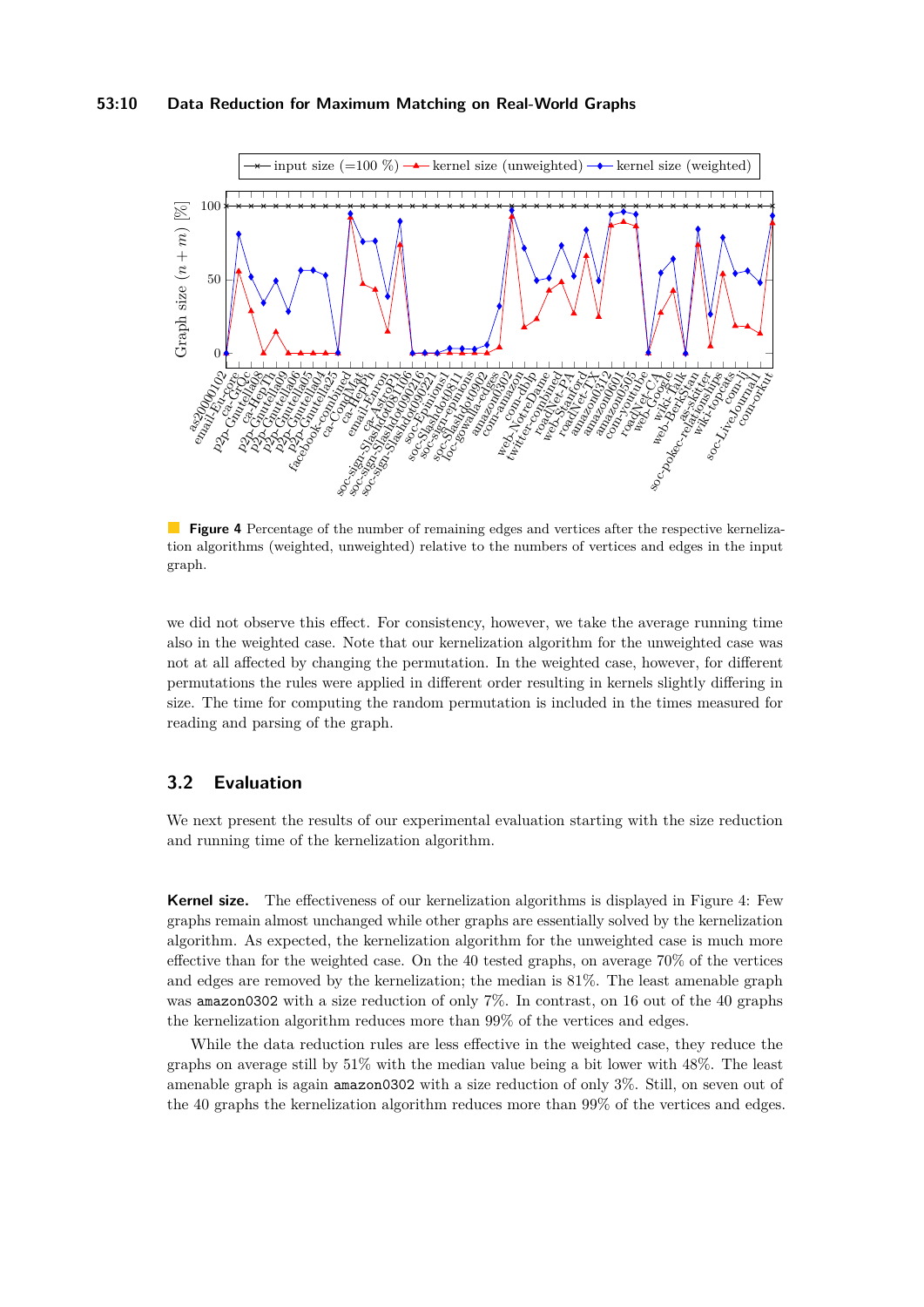<span id="page-10-0"></span>

**Figure 5** Left: Kernelization time depending on the graph sizes. Right: Running time comparison with and without using our kernelization algorithms before blossom5. The solid/dashed/dash dotted/dotted lines indicate a factor of  $1/2/5/25$  difference in the running time.

**Kernelization time.** We next discuss the running time of our kernelization algorithms on the test set. To this end, we consider the time spent on kernelization and the time spent on blossom5. We will, for now, omit the running times needed for reading and parsing the graph as these steps require on some instances more time than the kernelization algorithms.

As shown in Figure [5](#page-10-0) (left), our kernelization algorithms are quite efficient. Even on the largest graphs with more than 120 million edges and vertices, the running time is less than 45 seconds in the weighted case and less than ten seconds in the unweighted case. In the unweighted case, our kernelization algorithm is always by at least a factor of 10 faster than blossom5 (on the first 40 graphs). Hence, applying the kernelization algorithm before the matching algorithm should – in the (unlikely) worst case of only few applications of the data reduction rules – only slightly increase the overall running time.

In the weighted case, however, our kernelization algorithm becomes slower than in the unweighted case. This is not surprising as the kernelization algorithm is more involved than the one for the unweighted case. Furthermore, blossom5 is significantly faster in the weighted case; on four graphs the matching algorithm is up to 2.5 times faster than our kernelization algorithm. However, on most graphs, our kernelization algorithm is still significantly faster than blossom5 (on average 17 times faster).

**Running time comparison.** We now compare the running time of only using blossom5 to first apply our kernelization algorithms and then use blossom5 on the kernel. Recall that all reported running times are averages over 100 runs. Since this 100 repetitions would have taken years for some graphs, we use only the 40 smallest graphs for the comparison. These graphs have between 12 thousand and 11 million edges.

Figure [5](#page-10-0) (right) displays the results of the running time comparison. As one can clearly see, in the unweighted case the kernelization significantly accelerates the algorithm to find a maximum-cardinality matching. The speedup ranges from a factor 1.15 for the graph facebook-combined to a factor 525 for the graph as-skitter (the largest graph in this test set). The average speedup factor is 38, the median is 8.9.

For the weighted case, results are not as clear. With kernelization the algorithm is between 2.3 times slower for the graph roadNet-CA and 44.7 times faster for the graph wiki-Talk. However, the wiki-Talk is an exception as it is the only graph where the kernelization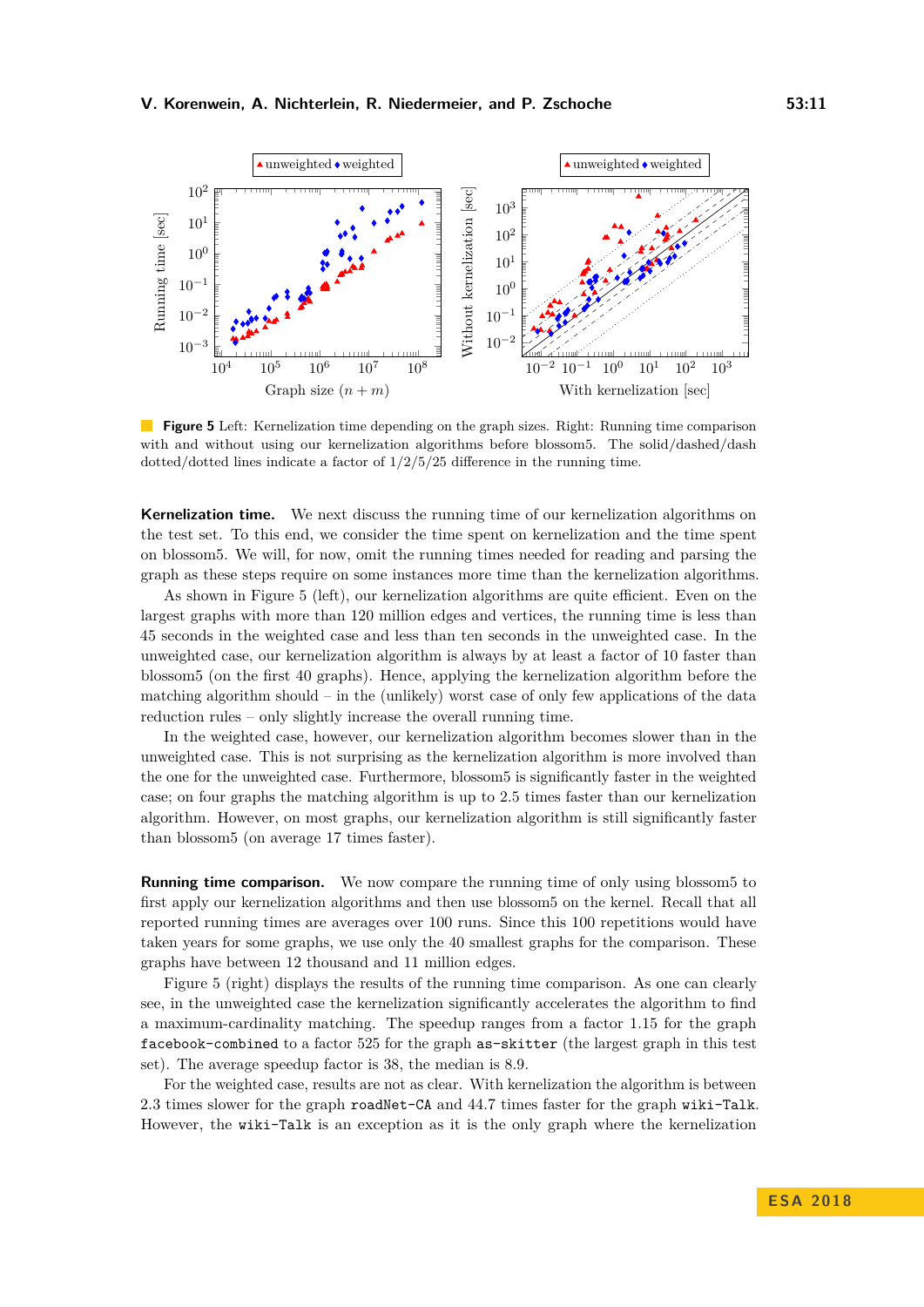#### **53:12 Data Reduction for Maximum Matching on Real-World Graphs**

gave a speedup of a factor more than ten. The average speedup factor is 3.10 and the median is 1.3. On ten out of the 40 graphs the algorithm with kernelization was slower than without. As discussed above, there are even four graphs where blossom5 is even faster than our kernelization algorithm alone.

**Summary.** While the kernelization algorithms reduce the input graphs quite significantly in the weighted and unweighted case, the overall gain is very different in the two cases. When searching for a maximum-cardinality matching, we clearly recommend to always apply our kernelization algorithm. For the less clear weighted case, note that the kernelization is more frequently beneficial than it is not. However, the speedup is not as large as in the unweighted case and several instances are actually solved somewhat slower. There are several reasons for this behavior; some of which motivate future research and also lead to engineering challenges:

First, blossom5 is significantly faster on weighted graphs. We believe that the reason for this is in unweighted graphs there are a lot of symmetries, and unlucky tie-breaking seems to have a strong impact on blossom5. In the weighted case, the performance of blossom5 was much more consistent under permuting the vertices in the input graph. As a consequence, we believe that the following might speed up the algorithm: given an unweighted graph, introduce edge-weights such that a maximum-weight matching in the then weighted graph is also a maximum-cardinality matching in the unweighted graph. Using the famous Isolation Lemma [\[15\]](#page-12-15) one might even enrich and support this with a theoretical analysis. As our focus was on data reduction, here we did not pursue this line of research yet.

Second, the kernelization algorithm in the weighted case is significantly slower than in the unweighted case (see Figure [5\)](#page-10-0) as applying the rules is more involved. Note that Reduction Rules [2.1](#page-2-0) and [2.2](#page-2-1) only make changes in the local neighborhood of the affected vertices. This is not the case in the weighted case, where the application of Reduction Rules [2.4](#page-3-0) to [2.6](#page-5-2) involve iterations over all edges, see Lemmas [3](#page-3-4) and [9.](#page-7-0) Hence, applying the data reduction rules exhaustively requires a larger overhead. Although some improvements in the implementation might be possible, an improved algorithmic approach to exhaustively apply the data reduction rules is needed. Is there a (quasi-)linear-time algorithm to exhaustively apply Reduction Rules [2.3](#page-3-3) to [2.6?](#page-5-2)

## **4 Conclusion**

Our work shows that it practically pays off to use (linear-time) data reduction rules for computing maximum matchings. The current state of the theoretical (kernel size upper bounds) analysis, however, is insufficient to fully explain this success. In future research, one might also study the combination of data reduction with linear-time approximation algorithms for matching [\[7\]](#page-12-4). Moreover, while our naive implementation for the unweighted case proved to be quite fast, we still work on improving the algorithm for the weighted case. In particular, parallelizing the kernelization algorithm seems promising for further speedups. We conclude with the following questions:

- $\blacksquare$  Can exhaustive application of Reduction Rules [2.3](#page-3-3) to [2.6](#page-5-2) be realized in linear time?
- The "crown" data reduction rule known for the NP-hard VERTEX COVER problem [\[1\]](#page-12-16)  $\equiv$ can be transferred to MAXIMUM-CARDINALITY MATCHING; however, our preliminary tests did not show a significant improvement of the kernelization algorithm. Is there any version of the "crown" data reduction rule with practical usefulness in matching computations?